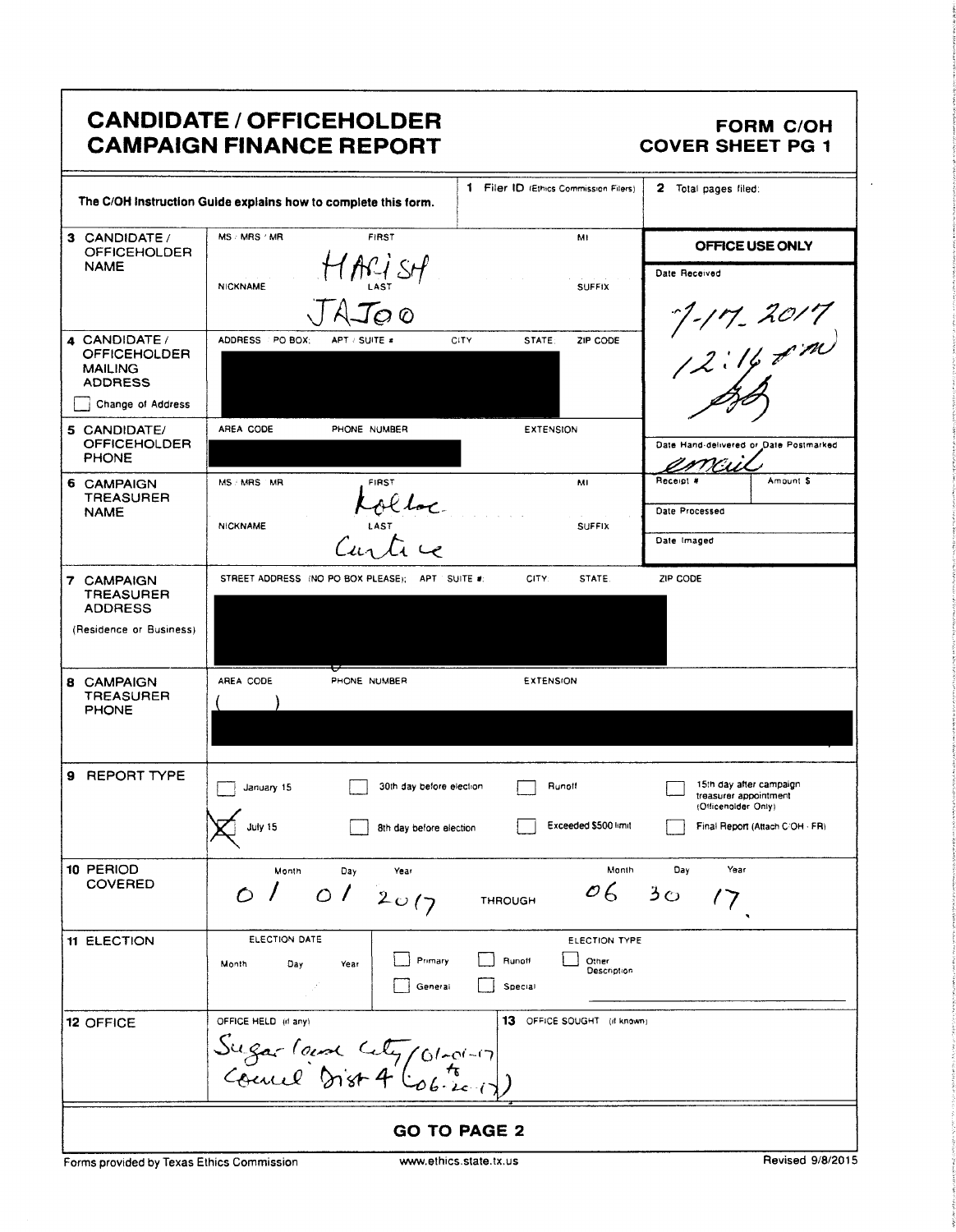## CANDIDATE / OFFICEHOLDER<br>CAMPAIGN FINANCE REPORT COVER SHEET PG 2 **CAMPAIGN FINANCE REPORT**

 $\epsilon$ 

| 14 C/OH NAME<br>15 Filer ID (Ethics Commission Filers)<br>HADJSH JAJOJ                                                                                                                                                                                                                                                               |                                                                                                                                                                                                                                                                                                                                                                                                  |                                                                                           |                                        |  |
|--------------------------------------------------------------------------------------------------------------------------------------------------------------------------------------------------------------------------------------------------------------------------------------------------------------------------------------|--------------------------------------------------------------------------------------------------------------------------------------------------------------------------------------------------------------------------------------------------------------------------------------------------------------------------------------------------------------------------------------------------|-------------------------------------------------------------------------------------------|----------------------------------------|--|
| 16 NOTICE FROM<br><b>POLITICAL</b><br>COMMITTEE(S)                                                                                                                                                                                                                                                                                   | THIS BOX IS FOR NOTICE OF POLITICAL CONTRIBUTIONS ACCEPTED OR POLITICAL EXPENDITURES MADE BY POLITICAL COMMITTEES TO<br>SUPPORT THE CANDIDATE / OFFICEHOLDER. THESE EXPENDITURES MAY HAVE BEEN MADE WITHOUT THE CANDIDATE'S OR OFFICEHOLDER'S<br>KNOWLEDGE OR CONSENT. CANDIDATES AND OFFICEHOLDERS ARE REQUIRED TO REPORT THIS INFORMATION ONLY IF THEY RECEIVE NOTICE<br>OF SUCH EXPENDITURES. |                                                                                           |                                        |  |
|                                                                                                                                                                                                                                                                                                                                      | <b>COMMITTEE TYPE</b>                                                                                                                                                                                                                                                                                                                                                                            | <b>COMMITTEE NAME</b>                                                                     |                                        |  |
|                                                                                                                                                                                                                                                                                                                                      | GENERAL                                                                                                                                                                                                                                                                                                                                                                                          |                                                                                           |                                        |  |
|                                                                                                                                                                                                                                                                                                                                      | <b>SPECIFIC</b>                                                                                                                                                                                                                                                                                                                                                                                  | COMMITTEE ADDRESS                                                                         |                                        |  |
|                                                                                                                                                                                                                                                                                                                                      |                                                                                                                                                                                                                                                                                                                                                                                                  | COMMITTEE CAMPAIGN TREASURER NAME                                                         |                                        |  |
| <b>Acditional Pages</b>                                                                                                                                                                                                                                                                                                              |                                                                                                                                                                                                                                                                                                                                                                                                  |                                                                                           |                                        |  |
|                                                                                                                                                                                                                                                                                                                                      |                                                                                                                                                                                                                                                                                                                                                                                                  | COMMITTEE CAMPAIGN TREASURER ADDRESS                                                      |                                        |  |
| <b>17 CONTRIBUTION</b><br><b>TOTALS</b>                                                                                                                                                                                                                                                                                              | $\mathbf{r}$<br>TOTAL POLITICAL CONTRIBUTIONS OF \$50 OR LESS (OTHER THAN<br>S<br>PLEDGES, LOANS, OR GUARANTEES OF LOANS), UNLESS ITEMIZED                                                                                                                                                                                                                                                       |                                                                                           |                                        |  |
|                                                                                                                                                                                                                                                                                                                                      | 2.                                                                                                                                                                                                                                                                                                                                                                                               | <b>TOTAL POLITICAL CONTRIBUTIONS</b><br>OTHER THAN PLEDGES LOANS, OR GUARANTEES OF LOANS) | $1000 - 00$<br>S                       |  |
| <b>EXPENDITURE</b><br>3<br>TOTAL POLITICAL EXPENDITURES OF \$100 OR LESS<br><b>TOTALS</b><br>UNLESS ITEMIZED                                                                                                                                                                                                                         |                                                                                                                                                                                                                                                                                                                                                                                                  |                                                                                           | S                                      |  |
|                                                                                                                                                                                                                                                                                                                                      | 4.                                                                                                                                                                                                                                                                                                                                                                                               | TOTAL POLITICAL EXPENDITURES                                                              | $1601 - 00.$                           |  |
| <b>CONTRIBUTION</b><br><b>BALANCE</b>                                                                                                                                                                                                                                                                                                | 5<br>TOTAL POLITICAL CONTRIBUTIONS MAINTAINED AS OF THE LAST DAY<br>S<br>$3965 - 99$<br>OF REPORTING PERIOD                                                                                                                                                                                                                                                                                      |                                                                                           |                                        |  |
| <b>OUTSTANDING</b><br><b>LOAN TOTALS</b>                                                                                                                                                                                                                                                                                             | 6<br>TOTAL PRINCIPAL AMOUNT OF ALL OUTSTANDING LOANS AS OF THE<br>S<br>LAST DAY OF THE REPORTING PERIOD                                                                                                                                                                                                                                                                                          |                                                                                           |                                        |  |
|                                                                                                                                                                                                                                                                                                                                      |                                                                                                                                                                                                                                                                                                                                                                                                  |                                                                                           |                                        |  |
| 18 AFFIDAVIT<br>I swear, or affirm, under penalty of perjury, that the accompanying report is<br>true and correct and includes all information required to be reported by me<br>under Title 15. Election Code.<br><b>KERI COOKE</b><br>Notary Public, State of Texas<br>My Commission Expires<br>$-1$ W<br><b>September 30, 2018</b> |                                                                                                                                                                                                                                                                                                                                                                                                  |                                                                                           |                                        |  |
|                                                                                                                                                                                                                                                                                                                                      |                                                                                                                                                                                                                                                                                                                                                                                                  |                                                                                           | Signature of Candidate or Officeholder |  |
| AFFIX NOTARY STAMP SEALABOVE                                                                                                                                                                                                                                                                                                         |                                                                                                                                                                                                                                                                                                                                                                                                  |                                                                                           |                                        |  |

|                                         | Sworn to and subscribed before me by the said $\frac{1}{2}$ ( $\alpha$ i $\frac{1}{2}$ $\alpha$ i 00<br>day of $\overline{J} \cup \overline{N}$ 20 11 to certify which, witness my hand and seal of office. | this the                            |
|-----------------------------------------|-------------------------------------------------------------------------------------------------------------------------------------------------------------------------------------------------------------|-------------------------------------|
| Speci Cooke                             | Keri ('nnke.                                                                                                                                                                                                | Notary                              |
| Signature of officer administering oath | Printed name of officer administering oath                                                                                                                                                                  | Title of officer administering oath |

Forms provided by Texas Ethics Commission www.ethics state.tx.us Revised 9:8'2015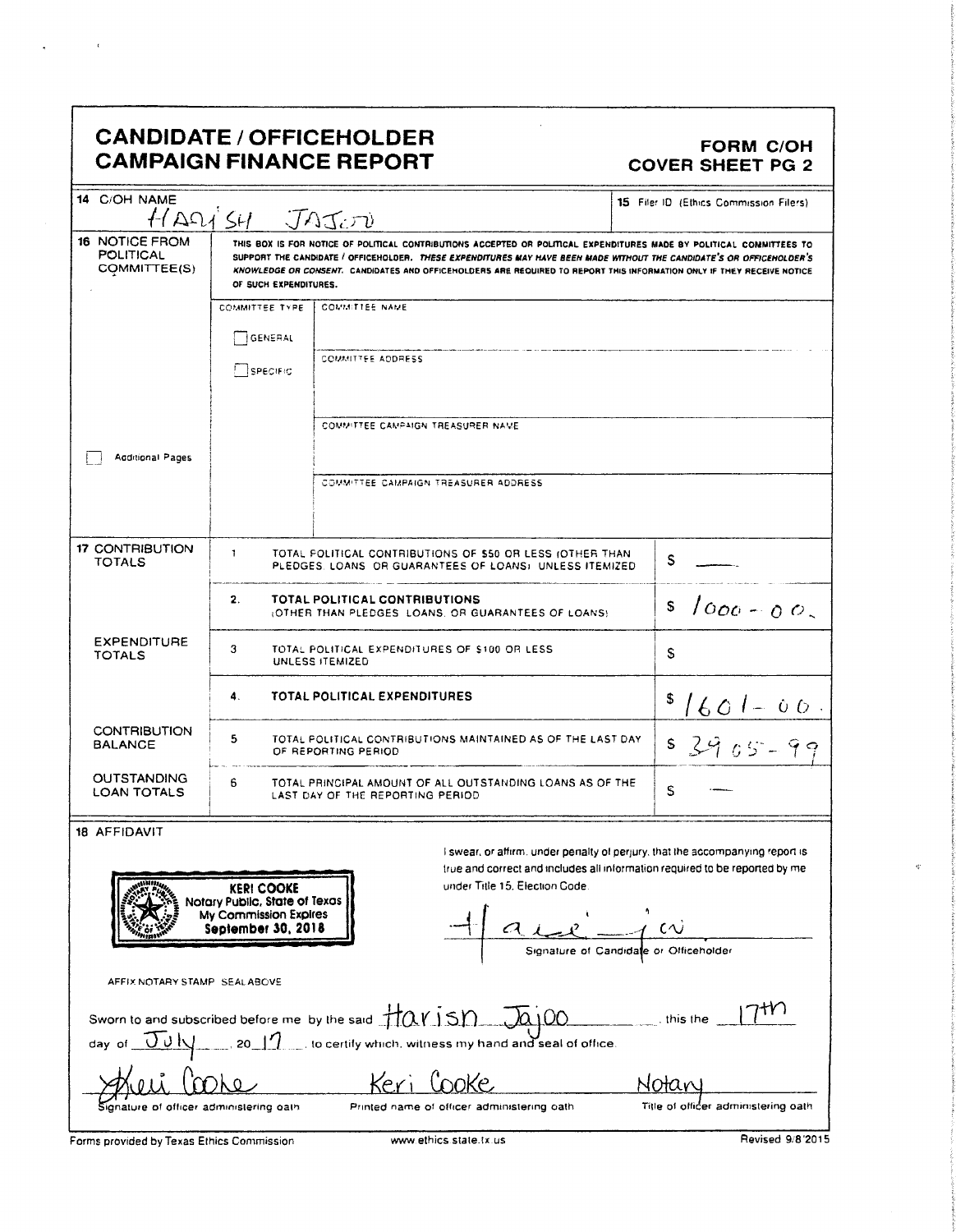# SUBTOTALS - C/OH FORM C/OH

# COVER SHEET PG 3

| 19 FILER NAME<br>20 Filer ID (Ethics Commission Filers)<br>HAQI'SH JAJOU |                                                                                       |  |    |                                  |
|--------------------------------------------------------------------------|---------------------------------------------------------------------------------------|--|----|----------------------------------|
|                                                                          | 21 SCHEDULE SUBTOTALS<br>NAME OF SCHEDULE                                             |  |    | <b>SUBTOTAL</b><br><b>AMOUNT</b> |
| 1.                                                                       | SCHEDULE A1: MONETARY POLITICAL CONTRIBUTIONS                                         |  | \$ | $1000 - 60$                      |
| 2.                                                                       | SCHEDULE A2: NON-MONETARY (IN-KIND) POLITICAL CONTRIBUTIONS                           |  | S  |                                  |
| З.                                                                       | SCHEDULE B: PLEDGED CONTRIBUTIONS                                                     |  | \$ |                                  |
| 4.                                                                       | <b>SCHEDULE E: LOANS</b>                                                              |  | \$ |                                  |
| 5.                                                                       | SCHEDULE F1: POLITICAL EXPENDITURES MADE FROM POLITICAL CONTRIBUTIONS                 |  | \$ | $1601 - 00$                      |
| 6.                                                                       | SCHEDULE F2: UNPAID INCURRED OBLIGATIONS                                              |  | \$ |                                  |
| 7.                                                                       | SCHEDULE F3: PURCHASE OF INVESTMENTS MADE FROM POLITICAL CONTRIBUTIONS                |  | \$ |                                  |
| 8.                                                                       | SCHEDULE F4: EXPENDITURES MADE BY CREDIT CARD                                         |  | \$ |                                  |
| 9.                                                                       | SCHEDULE G: POLITICAL EXPENDITURES MADE FROM PERSONAL FUNDS                           |  | \$ |                                  |
| 10.                                                                      | SCHEDULE H: PAYMENT MADE FROM POLITICAL CONTRIBUTIONS TO A BUSINESS OF C/OH           |  | \$ |                                  |
| 11.                                                                      | SCHEDULE I: NON-POLITICAL EXPENDITURES MADE FROM POLITICAL CONTRIBUTIONS              |  | \$ |                                  |
| 12.                                                                      | SCHEDULE K: INTEREST, CREDITS, GAINS, REFUNDS, AND CONTRIBUTIONS<br>RETURNED TO FILER |  | \$ |                                  |
|                                                                          |                                                                                       |  |    |                                  |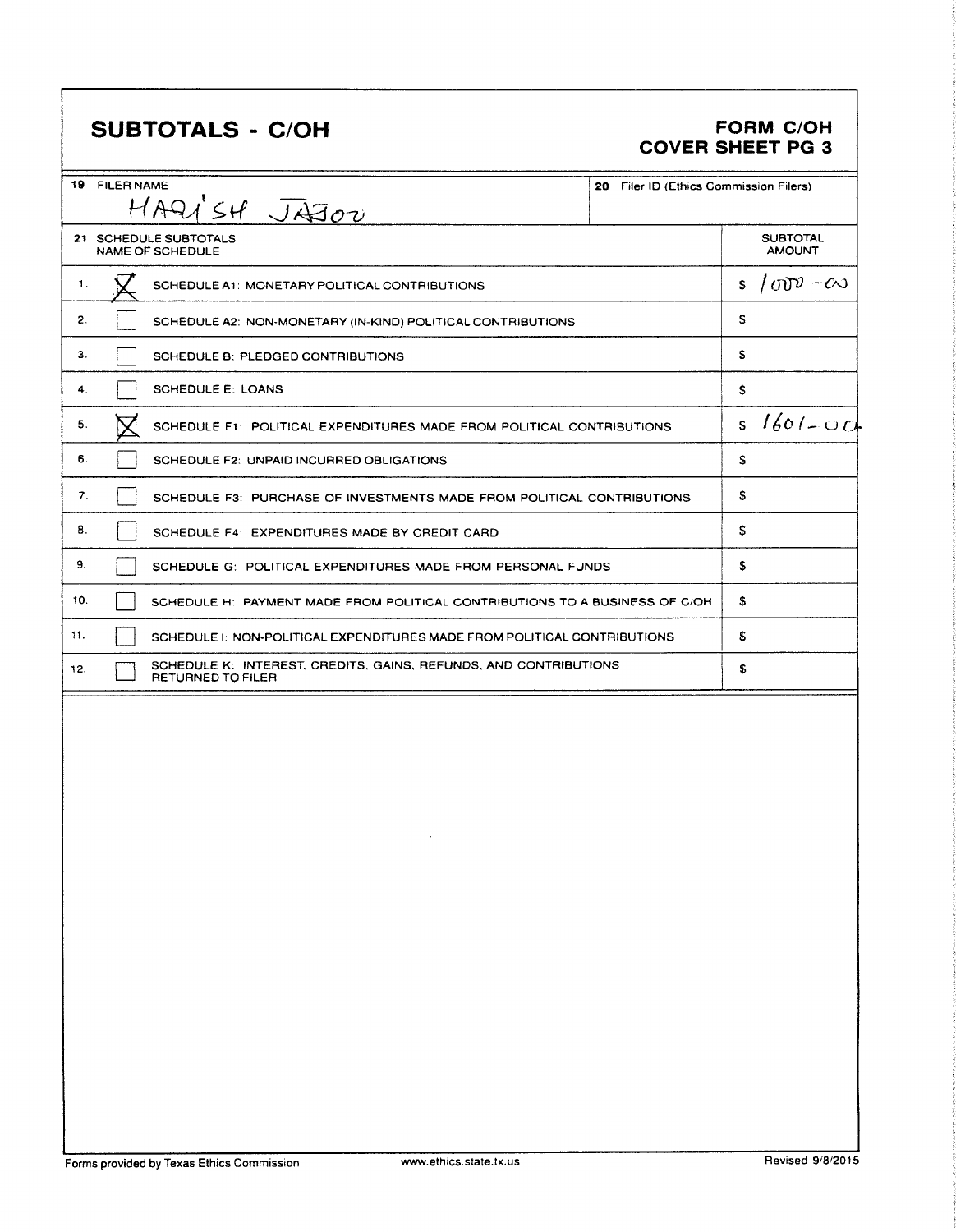|              | The Instruction Guide explains how to complete this form.                            | 1 Total pages Schedule A1:            |
|--------------|--------------------------------------------------------------------------------------|---------------------------------------|
| 2 FILER NAME | HAVISH JAJOU                                                                         | 3 Filer ID (Ethics Commission Filers) |
| 4 Date       | 5 Full name of contributor<br>Out-of-state PAC (ID#                                  | 7 Amount of contribution (\$)         |
|              | 1/12/17 The Leftwick farrick Sie Trust                                               | $1000 - 0Q$                           |
|              | $\bm{\tau}$                                                                          |                                       |
|              | Principal occupation / Job title (See Instructions)<br>9 Employer (See Instructions) |                                       |
| Date         | Full name of contributor<br>$\Box$ out-of-state PAC (iD#: $\Box$ )                   | Amount of contribution (\$)           |
|              | Contributor address:<br>City, State, Zip Code                                        |                                       |
|              | Principal occupation / Job title (See Instructions)<br>Employer (See Instructions)   |                                       |
| Date         | Full name of contributor                                                             | Amount of contribution (\$)           |
|              | Contributor address:<br>City; State; Zip Code                                        |                                       |
|              | Principal occupation / Job title (See Instructions)<br>Employer (See Instructions)   |                                       |
| Date         | Full name of contributor<br>out-of-state PAC (ID#                                    | Amount of contribution (\$)           |
|              | Contributor address;<br>State: Zip Code<br>$\mathsf{City}$ :                         |                                       |
|              | Employer (See Instructions)<br>Principal occupation / Job title (See Instructions)   |                                       |
|              |                                                                                      |                                       |
|              |                                                                                      |                                       |
|              |                                                                                      |                                       |
|              |                                                                                      |                                       |
|              |                                                                                      |                                       |